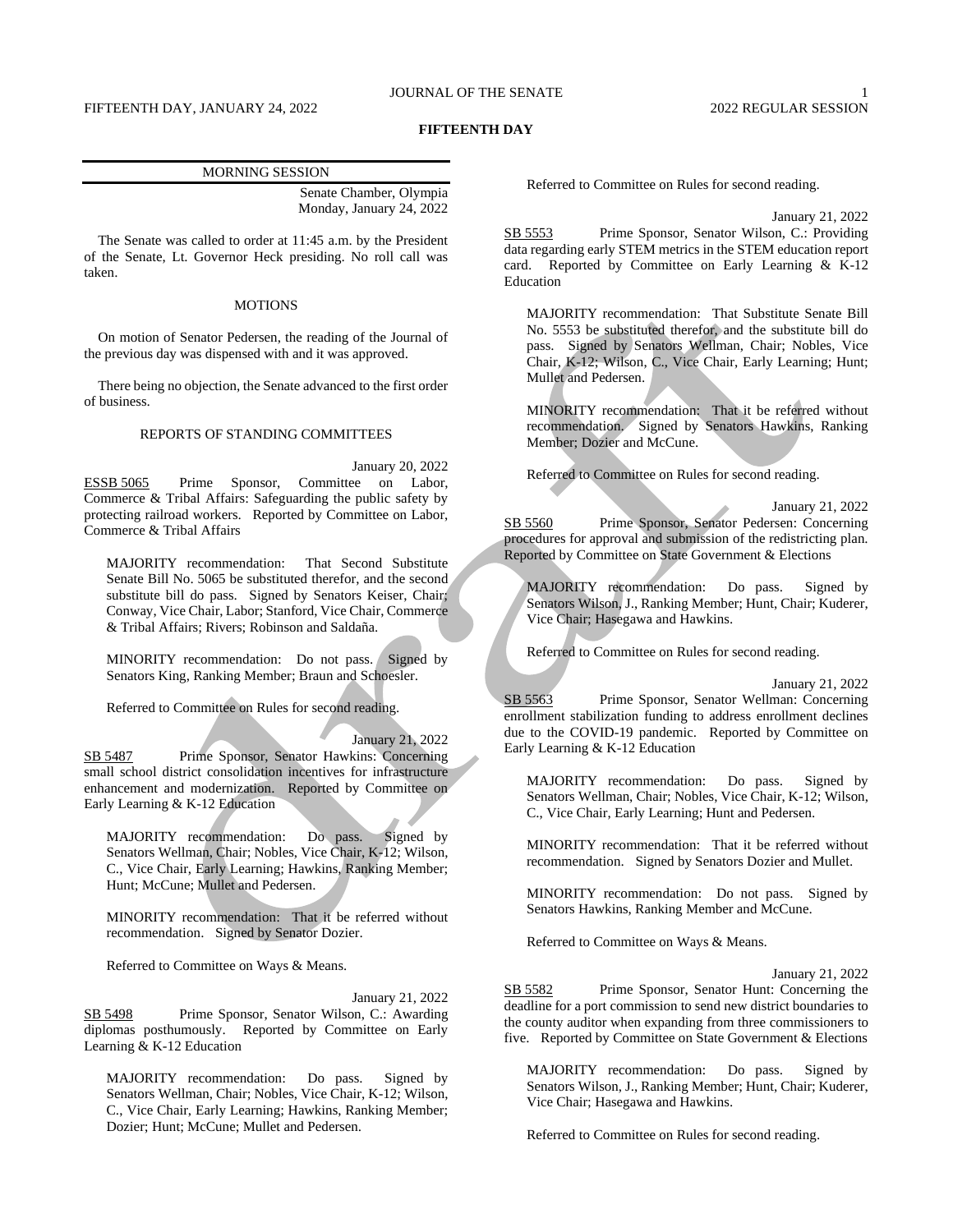January 21, 2022

SB 5583 Prime Sponsor, Senator Trudeau: Requiring the adjustment of census data for local redistricting to reflect the last known place of residence for incarcerated persons. Reported by Committee on State Government & Elections

MAJORITY recommendation: Do pass. Signed by Senators Hunt, Chair; Kuderer, Vice Chair and Hasegawa.

MINORITY recommendation: That it be referred without recommendation. Signed by Senators Wilson, J., Ranking Member and Hawkins.

Referred to Committee on Rules for second reading.

January 21, 2022

SB 5596 Prime Sponsor, Senator Trudeau: Conforming disclosure restrictions for mental health counselors, marriage and family therapists, and social workers to the requirements of the Uniform Health Care Information Act. Reported by Committee on Behavioral Health Subcommittee to Health & Long Term Care

MAJORITY recommendation: Do pass. Signed by Senators Frockt, Chair; Wagoner, Ranking Member; Dhingra; Nobles and Warnick.

Referred to Committee on Rules for second reading.

January 21, 2022

SB 5657 Prime Sponsor, Senator Wellman: Concerning computer science instruction in state long-term juvenile institutions. Reported by Committee on Early Learning & K-12 Education

MAJORITY recommendation: Do pass. Signed by Senators Wellman, Chair; Nobles, Vice Chair, K-12; Wilson, C., Vice Chair, Early Learning; Hawkins, Ranking Member; Dozier; Hunt; McCune; Mullet and Pedersen.

Referred to Committee on Rules for second reading.

January 21, 2022 SB 5692 Prime Sponsor, Senator Gildon: Concerning programming at the department of corrections. Reported by

Committee on Human Services, Reentry & Rehabilitation

MAJORITY recommendation: That Substitute Senate Bill No. 5692 be substituted therefor, and the substitute bill do pass. Signed by Senators Wilson, C., Chair; Gildon, Ranking Member; Nguyen, Vice Chair; Dozier; McCune; Saldaña and Trudeau.

Referred to Committee on Ways & Means.

January 21, 2022 SB 5719 Prime Sponsor, Senator Mullet: Concerning dual credit costs. Reported by Committee on Early Learning & K-12 Education

MAJORITY recommendation: That Substitute Senate Bill No. 5719 be substituted therefor, and the substitute bill do pass. Signed by Senators Wellman, Chair; Nobles, Vice Chair, K-12; Wilson, C., Vice Chair, Early Learning; Hawkins, Ranking Member; Dozier; Hunt; McCune; Mullet and Pedersen.

Referred to Committee on Ways & Means.

January 21, 2022 SB 5750 Prime Sponsor, Senator Wilson, C.: Designating the Washington state leadership board a trustee of the state of Washington. Reported by Committee on State Government & Elections

MAJORITY recommendation: Do pass. Signed by Senators Wilson, J., Ranking Member; Hunt, Chair; Kuderer, Vice Chair; Hasegawa and Hawkins.

Referred to Committee on Transportation.

January 21, 2022 SB 5793 Prime Sponsor, Senator Wilson, C.: Concerning stipends for low-income or underrepresented community members of state boards, commissions, councils, committees, and other similar groups. Reported by Committee on State Government & Elections

MAJORITY recommendation: That Substitute Senate Bill No. 5793 be substituted therefor, and the substitute bill do pass. Signed by Senators Hunt, Chair; Kuderer, Vice Chair and Hasegawa.

MINORITY recommendation: Do not pass. Signed by Senators Wilson, J., Ranking Member and Hawkins.

Referred to Committee on Ways & Means.

## **MOTIONS**

On motion of Senator Pedersen, all measures listed on the Standing Committee report were referred to the committees as designated.

On motion of Senator Pedersen, the Senate advanced to the fourth order of business.

#### MESSAGE FROM THE HOUSE

January 21, 2022

MR. PRESIDENT: The House has passed: ENGROSSED SECOND SUBSTITUTE HOUSE BILL NO. 1015, ENGROSSED SUBSTITUTE HOUSE BILL NO. 1041, SUBSTITUTE HOUSE BILL NO. 1074, ENGROSSED SECOND SUBSTITUTE HOUSE BILL NO. 1099, HOUSE BILL NO. 1280, HOUSE BILL NO. 1376, HOUSE BILL NO. 1648, and the same are herewith transmitted.

BERNARD DEAN, Chief Clerk

#### MOTION

On motion of Senator Pedersen, the Senate advanced to the fifth order of business.

# INTRODUCTION AND FIRST READING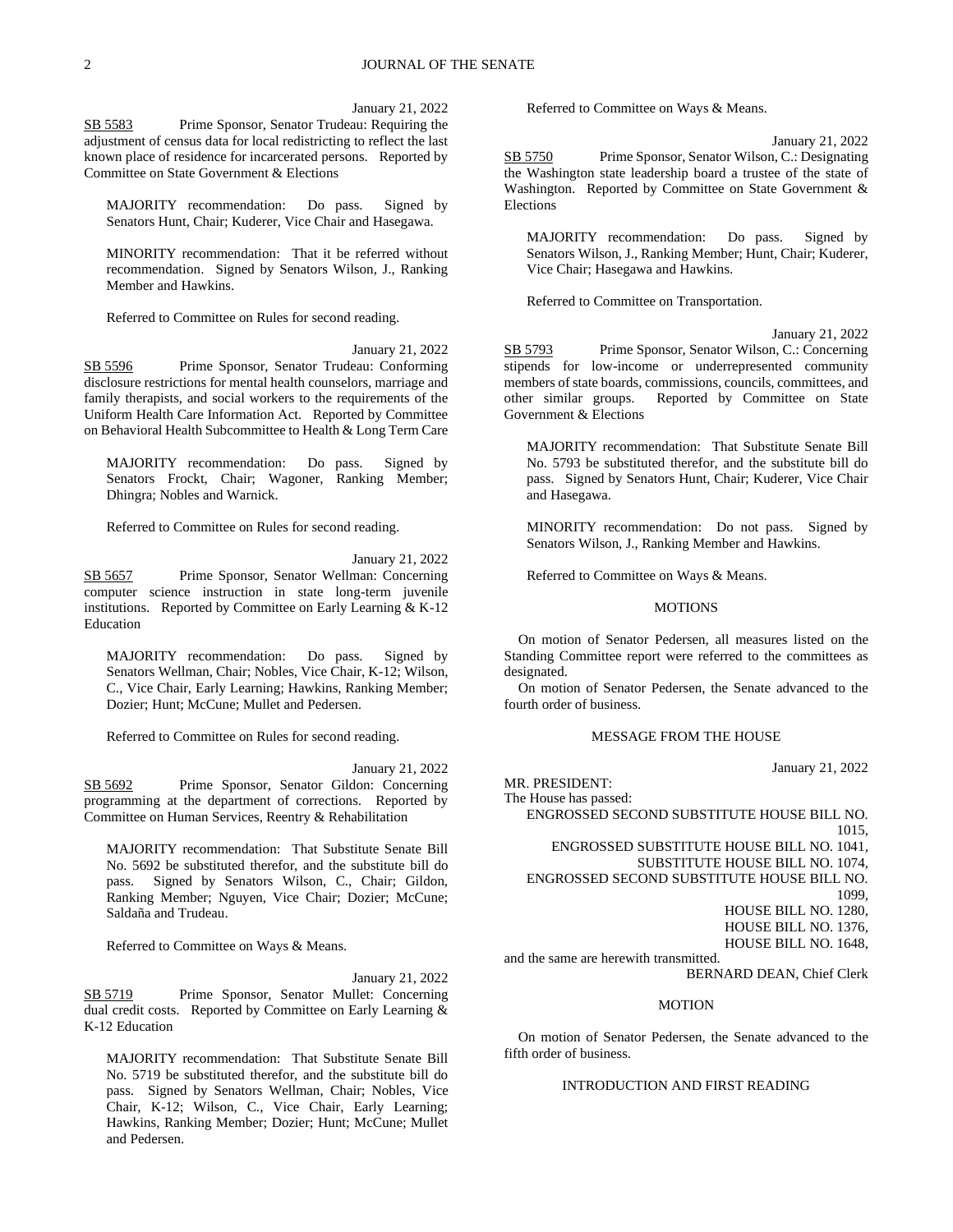# FIFTEENTH DAY, JANUARY 24, 2022 2022 2022 2022 REGULAR SESSION

SB 5933 by Senators Frockt, Schoesler, Conway, Honeyford, Keiser, Lovelett, Mullet, Pedersen, Rolfes and Wilson, J.

AN ACT Relating to establishing a school seismic safety grant program; adding a new section to chapter 28A.525 RCW; adding a new chapter to Title 43 RCW; creating a new section; providing a contingent effective date; and providing for submission of certain sections of this act to a vote of the people.

Referred to Committee on Ways & Means.

SB 5934 by Senators Wilson, L., Rivers and Braun AN ACT Relating to studying the construction of a third bridge over the Columbia river between southwest Washington and Oregon; creating new sections; and making an appropriation.

Referred to Committee on Transportation.

SB 5935 by Senators Mullet, Holy, Lovick, Nguyen and Robinson

AN ACT Relating to establishing a property tax exemption for adult family homes that serve people with intellectual or developmental disabilities and are owned by a nonprofit; adding a new section to chapter 84.36 RCW; and creating new sections.

Referred to Committee on Health & Long Term Care.

SB 5936 by Senators Sefzik, Lovelett, Dozier, Holy and Schoesler

AN ACT Relating to providing short-term disaster recovery financial assistance to agricultural producers; adding a new section to chapter 89.08 RCW; creating a new section; making an appropriation; and declaring an emergency.

Referred to Committee on Agriculture, Water, Natural Resources & Parks.

#### SB 5937 by Senators Sefzik, Muzzall and Schoesler

AN ACT Relating to providing financial assistance to aid impacted communities in the recovery from floods occurring November 2021 through January 2022; amending RCW 38.52.105; creating a new section; making appropriations; and declaring an emergency.

Referred to Committee on State Government & Elections.

SB 5938 by Senators Braun and Robinson

AN ACT Relating to the closure of residential habilitation centers; and adding a new section to chapter 71A.12 RCW.

Referred to Committee on Health & Long Term Care.

#### **MOTIONS**

On motion of Senator Pedersen, all measures listed on the Introduction and First Reading report were referred to the committees as designated.

On motion of Senator Pedersen, Senate Bill No. 5512 and Senate Bill No. 5490 were placed on the 2<sup>nd</sup> READING CALENDAR.

At 11:48 a.m., on motion of Senator Pedersen, the Senate adjourned until 12:30 o'clock p.m. Tuesday, January 25, 2022.

DENNY HECK, President of the Senate

SARAH BANNISTER, Secretary of the Senate